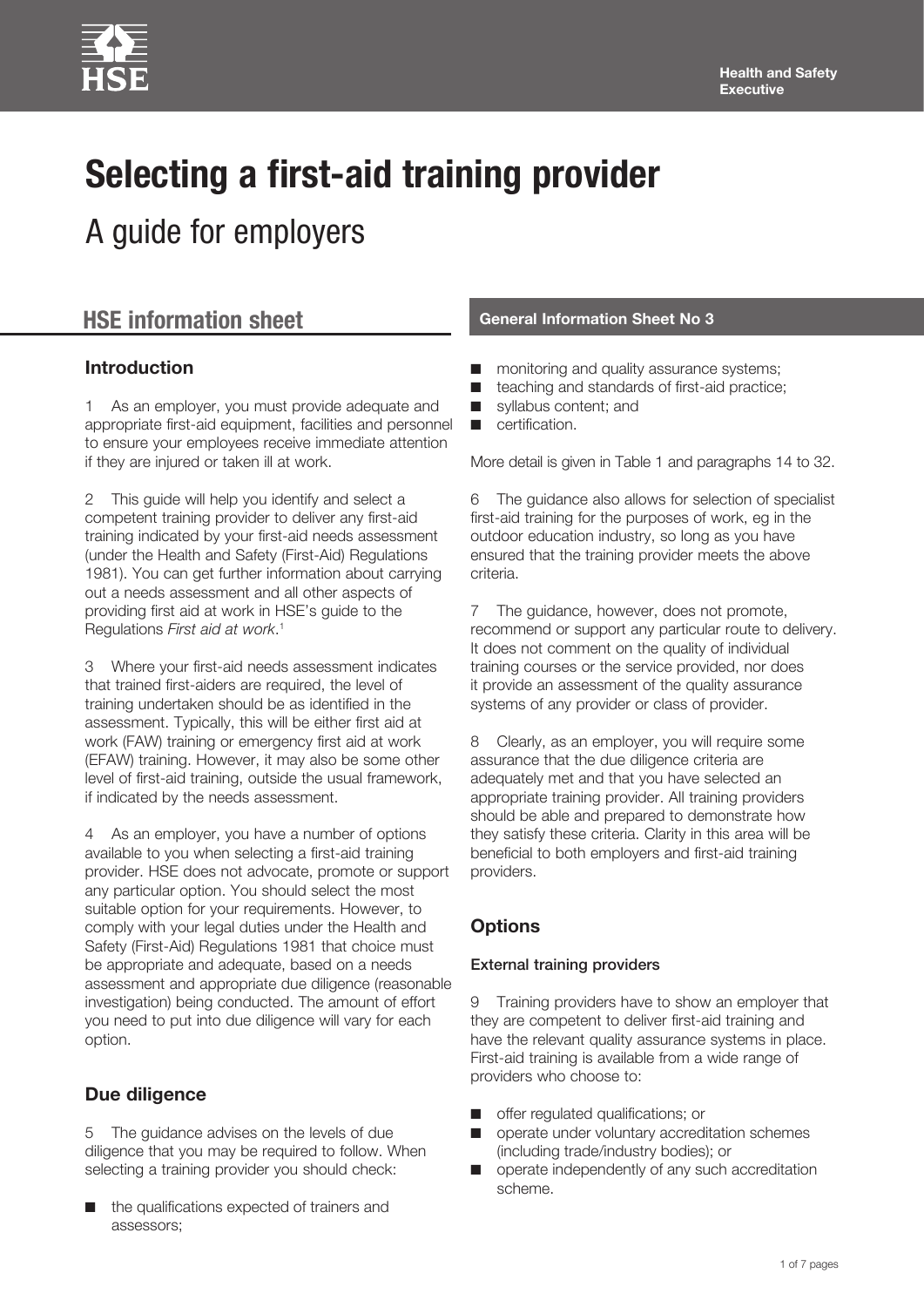10 First-aid training is also available from the Voluntary Aid Societies (St John Ambulance, British Red Cross and St Andrew's First Aid).

11 Regulated qualifications are delivered by training centres recognised by a regulated 'awarding organisation' (AO). These AOs are regulated by the qualification regulators (Ofqual, SQA or the Welsh Government)<sup>1</sup> against standards for the design, delivery and award of qualifications. As part of the regulated standards, AOs must have dedicated quality assurance processes to approve and monitor their recognised training centres. Also, the qualifications regulators stipulate that AOs and their training centres must work in compliance with the Assessment Principles for First Aid Qualifications (which can be found on the Skills for Health website [www.](http://www.skillsforhealth.org.uk) [skillsforhealth.org.uk](http://www.skillsforhealth.org.uk)) and the criteria in paragraph 5.

12 You are not required to formalise or write down the checks you carry out when choosing a training provider but it may be useful for you to retain a written record. By documenting the checks you have undertaken to confirm the competence of a training provider. By retaining a record of those steps, you can demonstrate to an employee, a safety representative, HSE or a local authority inspector how you selected a training provider/organisation. The checklist in Table 1 can be used for this purpose. Due to awarding organisations offering 'regulated qualifications', you do not have to use the checklist to satisfy yourself of the competency of that organisation.

#### In-house training

13 Should an employer decide to provide first-aid training in-house they will need to make sure that the first-aid training is fit for purpose by ensuring:

- the content of any first-aid training is appropriate (see paragraph 11) and that elements of the syllabus in common with FAW or EFAW (see Appendices 1 and 2) are delivered in accordance with currently accepted standards for first-aid practice (paragraph 23);
- in-house individuals acting as trainers/assessors have the necessary skills, qualifications and competencies expected of those working for an external training provider (paragraph 14);
- a system of quality assurance is in place ensuring that the competence of trainers/assessors is regularly reviewed by competent 'verifiers'. These systems should be reviewed on an annual basis by a competent person independent of those directly involved in the delivery/assessment of this training (paragraph 16);
- class sizes are appropriate and take account of the needs and capabilities of those undertaking any training (paragraph 20 and 21);
- certificates issued contain information in accordance with paragraph 32;
- equipment provided is suitable and sufficient (paragraph 16);
- training consists of sufficient, minimum contact training time (Table 1).

To help you comply with the law, and for the reasons set out in paragraph 13, you may find it beneficial to maintain good records.

1 Ofqual is the regulator of qualifications, examinations and assessments in England. SQA (the Scottish Qualifications Authority) and the Welsh Government carry out similar functions in Scotland and Wales.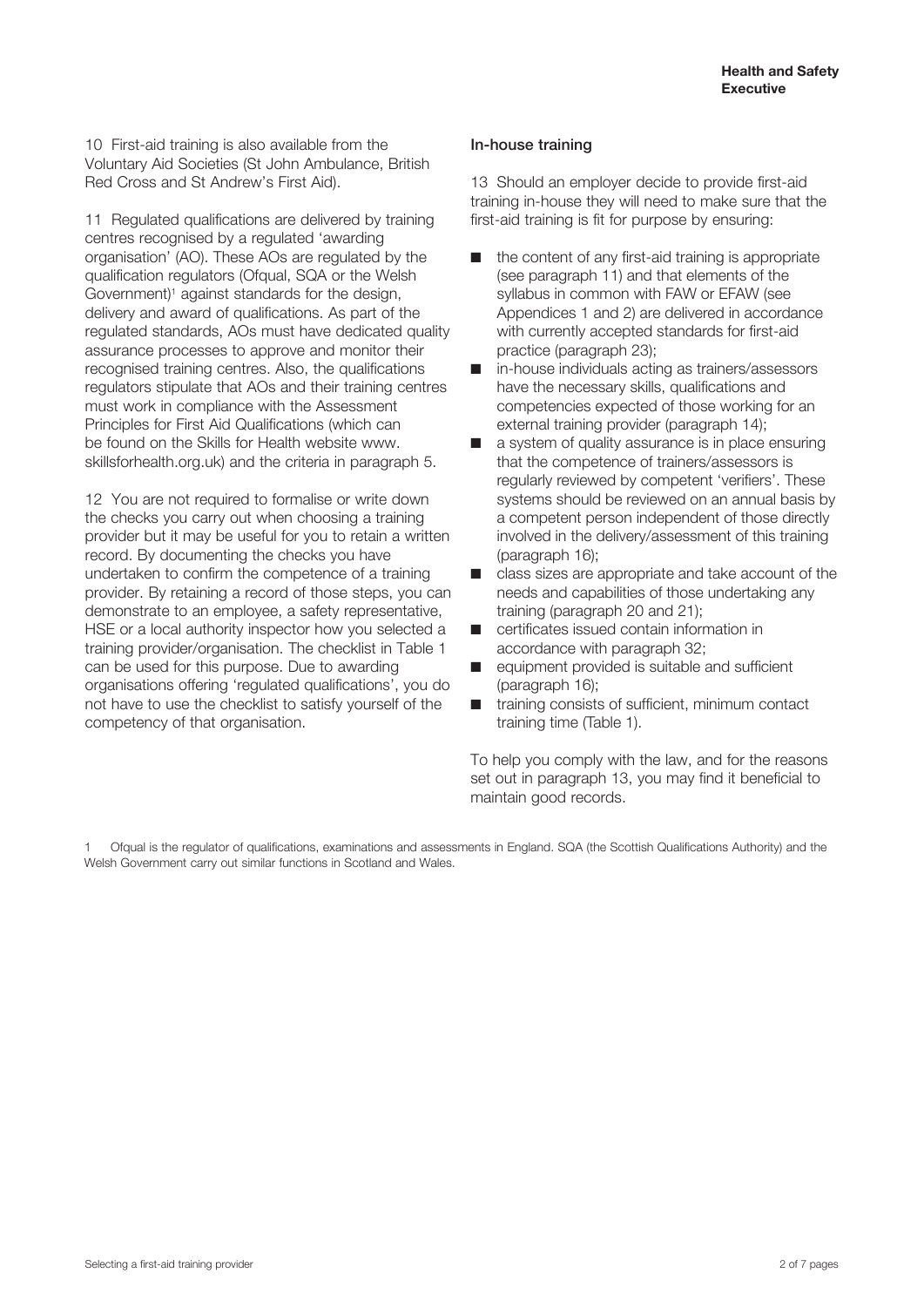Table 1 Checklist for evaluating the competence of first-aid training organisations

| <b>CHECK</b>                                                                                                                                                                                                                                                                                                                                                                                                                                                                         | <b>YES</b> | <b>NO</b> | <b>NOTES</b> |
|--------------------------------------------------------------------------------------------------------------------------------------------------------------------------------------------------------------------------------------------------------------------------------------------------------------------------------------------------------------------------------------------------------------------------------------------------------------------------------------|------------|-----------|--------------|
| <b>Trainers/assessors</b>                                                                                                                                                                                                                                                                                                                                                                                                                                                            |            |           |              |
| Do the trainers/assessors have a current FAW certificate or qualify for<br>an exemption?                                                                                                                                                                                                                                                                                                                                                                                             |            |           |              |
| Do the trainers/assessors have an appropriate training/assessing<br>qualification?                                                                                                                                                                                                                                                                                                                                                                                                   |            |           |              |
| <b>Quality assurance</b>                                                                                                                                                                                                                                                                                                                                                                                                                                                             |            |           |              |
| Is there a documented quality assurance plan designating an individual<br>to take responsibility for quality assurance, including assessment of<br>the performance of trainers/assessors at least annually?                                                                                                                                                                                                                                                                          |            |           |              |
| Does the designated person have a current FAW certificate or qualify<br>for an exemption?                                                                                                                                                                                                                                                                                                                                                                                            |            |           |              |
| Does the designated person have an assessing/verifying qualification?                                                                                                                                                                                                                                                                                                                                                                                                                |            |           |              |
| Is there a documented course evaluation procedure?                                                                                                                                                                                                                                                                                                                                                                                                                                   |            |           |              |
| Is there a documented complaints procedure?                                                                                                                                                                                                                                                                                                                                                                                                                                          |            |           |              |
| Teaching currently accepted first-aid practice                                                                                                                                                                                                                                                                                                                                                                                                                                       |            |           |              |
| Is FAW/EFAW taught in accordance with current guidelines on adult<br>basic life support published by the Resuscitation Council (UK), and<br>for other aspects of first aid, in accordance with current guidelines<br>published by the Voluntary Aid Societies or other published guidelines<br>that are supported by a responsible body of medical opinion?                                                                                                                          |            |           |              |
| <b>Training syllabus</b>                                                                                                                                                                                                                                                                                                                                                                                                                                                             |            |           |              |
| Does the course content adequately meet the needs of your<br>workplace as indicated by your first-aid needs assessment?                                                                                                                                                                                                                                                                                                                                                              |            |           |              |
| For FAW, does the syllabus include the topics listed in Appendix 1 and<br>does the course include at least 18 training and assessment contact<br>hours, over three days?                                                                                                                                                                                                                                                                                                             |            |           |              |
| For FAW requalification, does the syllabus include the topics listed<br>in Appendix 1 and does the course last at least 12 training and<br>assessment contact hours, over two days?                                                                                                                                                                                                                                                                                                  |            |           |              |
| For EFAW, does the syllabus include the topics listed in Appendix 2<br>and does the course last at least six training and assessment contact<br>hours, over one day?                                                                                                                                                                                                                                                                                                                 |            |           |              |
| For EFAW requalification, does the syllabus include the topics<br>listed in Appendix 2 and does the course last at least six training and<br>assessment contact hours, over one day?                                                                                                                                                                                                                                                                                                 |            |           |              |
| <b>Certificates</b>                                                                                                                                                                                                                                                                                                                                                                                                                                                                  |            |           |              |
| Do the certificates issued to students assessed as competent contain<br>the name of the training organisation, the title of the qualification<br>(eg FAW or EFAW), reference to the Health and Safety (First-Aid)<br>Regulations 1981, the date of issue and confirmation the certificate is<br>valid for three years?<br>(If training is neither FAW nor EFAW the certificate should also list the<br>learning outcomes of the syllabus on which candidates have been<br>assessed.) |            |           |              |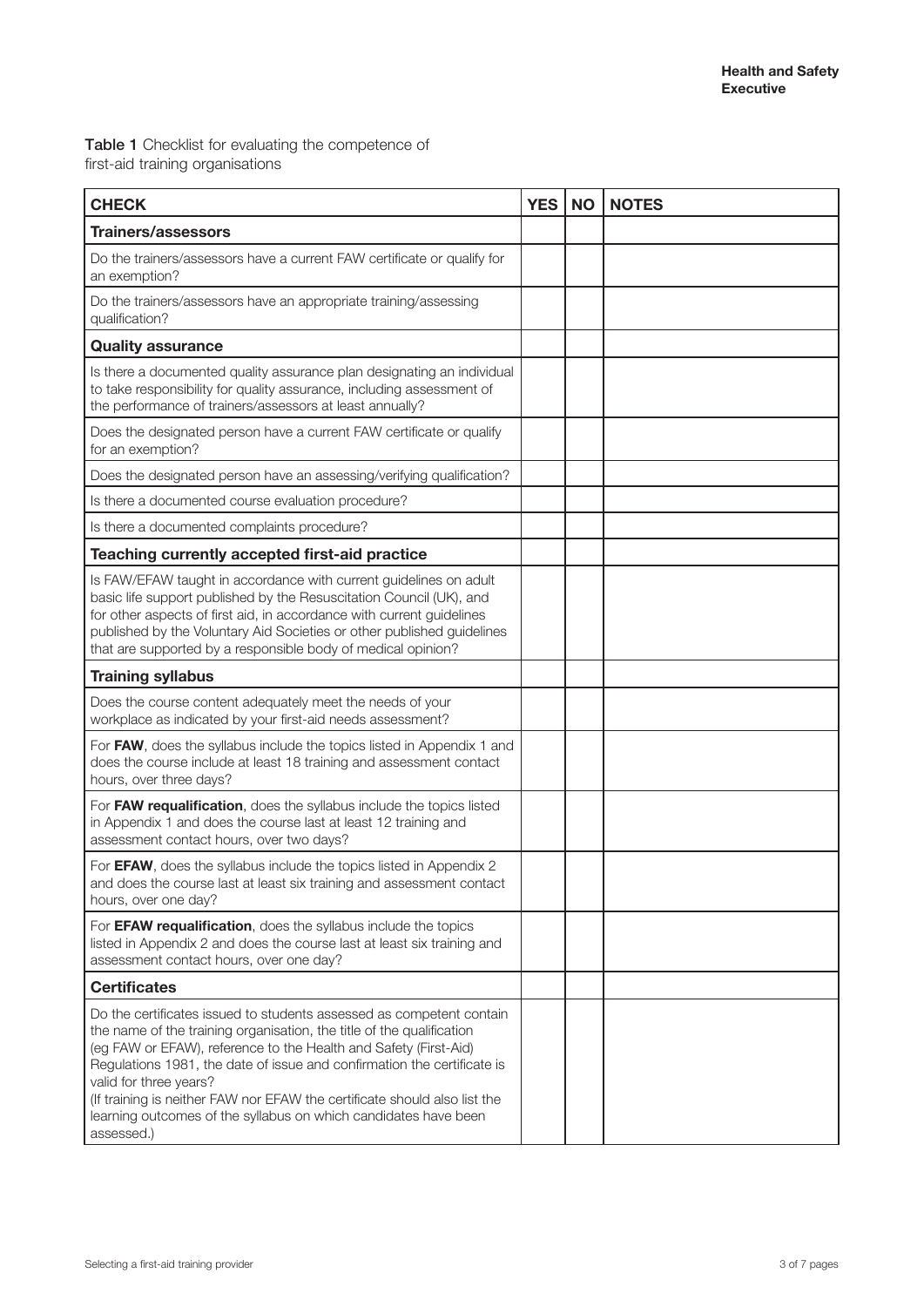#### **Are the trainers/assessors competent?**

14 Trainers/assessors should have knowledge and competence in first aid, as demonstrated by:

- a current, valid FAW certificate; or
- being registered and licensed as a doctor with the General Medical Council; or
- current registration as a nurse with the Nursing and Midwifery Council; or
- current registration as a paramedic with the Health and Care Professions Council; and
- a knowledge and competence in training and/or assessing, demonstrated by holding a training/ assessing qualification such as those listed in Table 2.

15 The list in Table 2 is not exhaustive but provides a guide to acceptable training and assessing qualifications. Trainers who also assess student competence should hold a qualification (or separate qualifications) that enables them to perform both of these functions. A training organisation may use different individuals to train and assess students and they should hold qualifications appropriate for their role.

| Qualification                                                                                        | <b>Train</b> | <b>Assess</b> |
|------------------------------------------------------------------------------------------------------|--------------|---------------|
| A1 (D32/33) - Assess candidates using a range of methods                                             |              | $\checkmark$  |
| A2 (D32) - Assess candidates' performance through observation                                        | ۰            | $\checkmark$  |
| Cert Ed, PGCE, B Ed, M Ed                                                                            | ✓            | $\checkmark$  |
| <b>CTLLS/DTLLS</b>                                                                                   | $\checkmark$ | $\checkmark$  |
| English National Board 998                                                                           | ✓            | $\checkmark$  |
| First Aid at Work Trainer/Assessor qualification*                                                    | ✓            | $\checkmark$  |
| Further and Adult Education Teacher's Certificate                                                    |              | $\checkmark$  |
| <b>IHCD Instructional Methods</b>                                                                    |              | $\checkmark$  |
| <b>IHCD Instructor Certificate</b>                                                                   |              | $\checkmark$  |
| Learning and Development Unit 9D - Assess workplace competence using direct and indirect<br>methods  |              | ✓             |
| Learning and Development Unit 9D1 - Assess workplace competence using direct and indirect<br>methods |              | $\checkmark$  |
| Nursing mentorship qualifications                                                                    | $\checkmark$ | $\checkmark$  |
| <b>PTLLS</b>                                                                                         |              |               |
| PTLLS with unit 'Principles and Practice of Assessment'                                              |              | $\checkmark$  |
| QCF Qualifications based on the Learning and Development NOS for assessors                           |              | $\checkmark$  |
| S/NVQ level 3 in training and development                                                            |              | $\checkmark$  |
| S/NVQ level 4 in training and development                                                            | ✓            | $\checkmark$  |
| <b>TQFE (Teaching Qualification for Further Education)</b>                                           | ✓            | $\checkmark$  |
| Training Group A22, B22, C21, C23, C24                                                               | ✓            |               |
| Level 3 Award in Education & Training                                                                | ✓            | $\checkmark$  |
| Level 4 Certificate in Education & Training                                                          | ✓            | $\checkmark$  |
| Level5 Diploma in Education & Training                                                               | ✓            | ✓             |

#### Table 2 Acceptable training/assessing qualifications

From 1 October 2015 this qualification will no longer be considered valid for the purposes of demonstrating competence to train or assess first aid.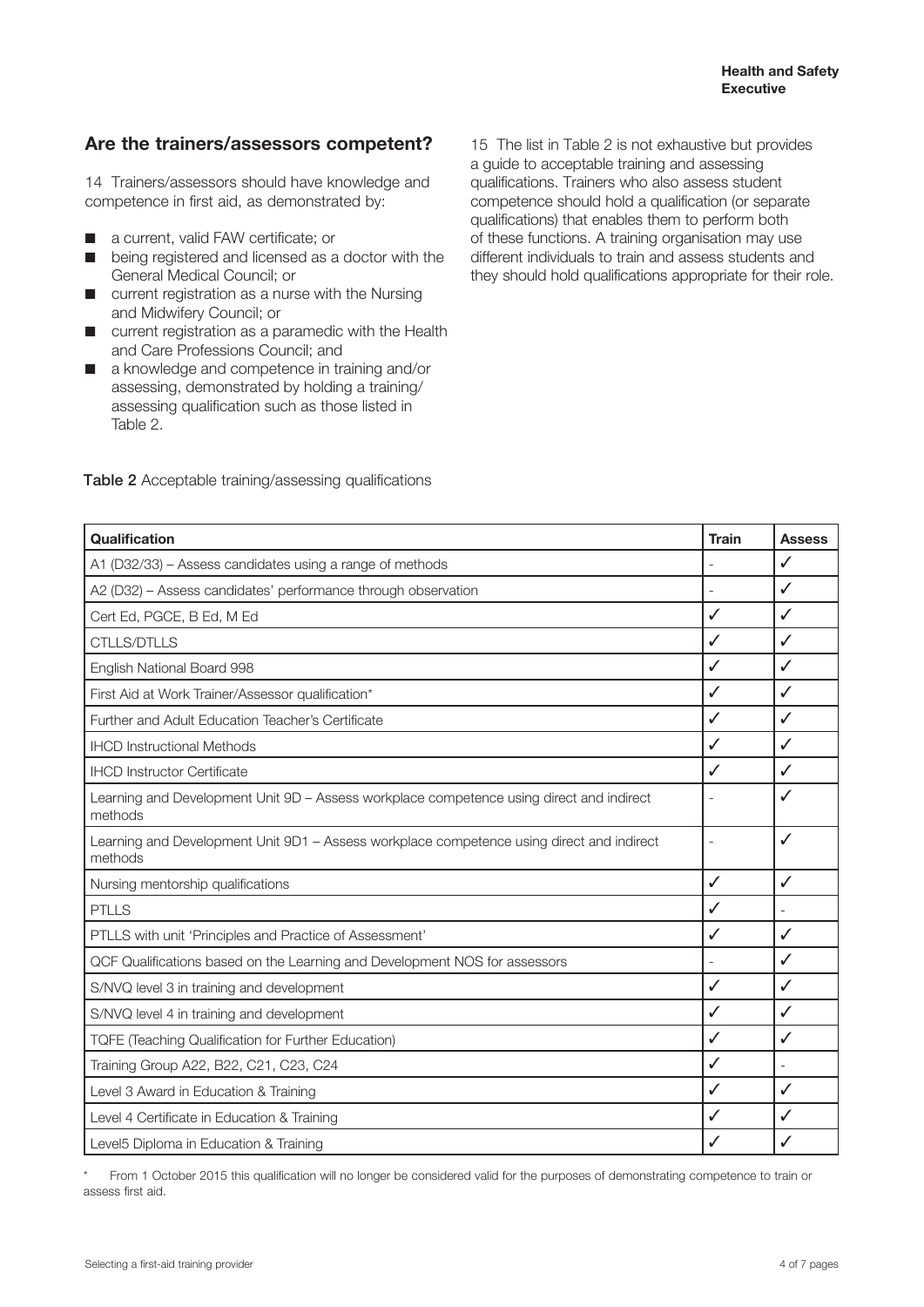#### **Is there a quality assurance system in place to monitor the quality of training?**

16 The training organisation should have:

- a suitable and documented quality assurance plan designating an individual to take responsibility for quality assurance, including assessment of the skills of trainers/assessors at least annually. This 'designated person', who can be from inside or outside the organisation, should be independent of training delivery and demonstrate competence for their role (see paragraphs 17 and 18);
- a documented course evaluation procedure that includes feedback from students;
- a documented complaints procedure;
- a mechanism for retaining a detailed record of assessments for each student and store those records for a minimum of three years after completion of the course;
- sufficient quantity of well-maintained equipment that permits students to complete their training and assessment within the appropriate number of contact hours;
- where training is provided in blocks, these blocks should be not less than two hours in duration and ensure the candidate has completed the course and the assessment within a reasonable time frame, ie for 3-day FAW – 10 weeks, 2-day requalification FAW – 6 weeks, and EFAW – 3 weeks.

17 The designated person should also have knowledge and competence in first aid, as demonstrated by:

- a current, valid FAW certificate; or
- being registered and licensed as a doctor with the General Medical Council; or
- current registration as a nurse with the Nursing and Midwifery Council; or
- current registration as a paramedic with the Health and Care Professions Council; and
- an in-depth knowledge of the subject of first aid and first-aid training.

18 The designated person should also have knowledge and competence in assessing and verifying qualifications, as demonstrated by:

- an assessing qualification such as those listed in Table 2; and
- a verifying qualification such as those listed in Table 3; or
- working towards such a qualification with the objective of achieving it within two years, providing they have previous experience of verifying first-aid training and assessing qualifications.

19 The list in Table 3 is not exhaustive, but provides a guide to acceptable verification qualifications.

Table 3 Acceptable verifying qualifications

| Qualification                                                                                         |
|-------------------------------------------------------------------------------------------------------|
| D34 – Internally verify the assessment process                                                        |
| D35 - Externally verify the assessment process                                                        |
| V1 – Conduct internal quality assurance of the assessment<br>process                                  |
| V2 – Conduct external quality assurance of the assessment<br>process                                  |
| Level 4 Award in the internal quality assurance of<br>assessment processes and practice               |
| Level 4 Award in the external quality assurance of<br>assessment processes and practice               |
| Level 4 Certificate in leading the internal quality assurance<br>of assessment processes and practice |
| Level 4 Certificate in leading the external quality assurance<br>of assessment processes and practice |

#### **Have training providers demonstrated that they work to accepted standards for training?**

20 Training organisations should demonstrate that class size is appropriate. For example where firstaid training is provided in class sizes of greater than 12, unless additional trainers and/or assessors are provided there may be concerns over addressing the training needs of individual candidates or adequately assessing their competence.

21 Where your candidates for training have learning or communication difficulties these should be communicated to your training provider. The training provider should then make reasonable adjustments to accommodate their learning needs, eg provision of additional learning support.

22 Where candidates have a disability, training providers should make reasonable adjustments during the period of training. However, at the formal (summative) assessment stages the candidate must demonstrate their first-aid competence without assistance of any kind.

#### **Is first aid taught in accordance with currently accepted first-aid practice?**

23 Training organisations should teach the first-aid management of injuries and illness, in relation to the topics covered in FAW/EFAW training courses, in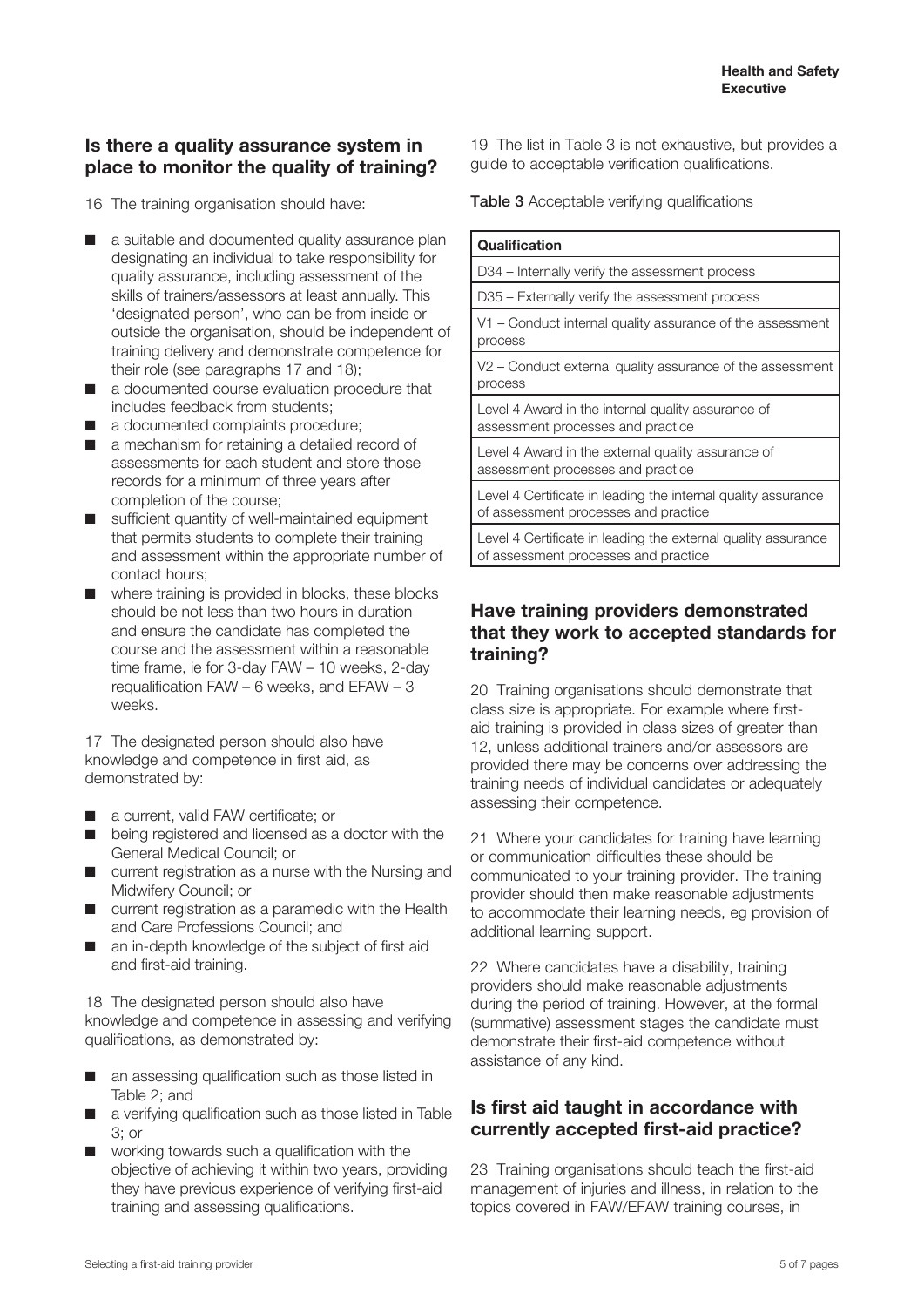accordance with:

- current quidelines published by the Resuscitation Council (UK); and
- the current edition of the first-aid manual of the Voluntary Aid Societies (St John Ambulance, British Red Cross, St Andrew's First Aid); or
- other published quidelines, provided they are in line with the two above or supported by a responsible body of medical opinion.

24 Where your first-aid needs assessment identifies, or where you choose to use qualifications other than FAW or EFAW to demonstrate workplace firstaid competence, you should ensure that common elements of the syllabus are taught in accordance with the same guidelines.

#### **Does the first-aid training course cover an appropriate syllabus?**

25 **First aid at work** – the training organisation should provide a syllabus covering the topics listed in Appendix 1. The training and assessment face-toface contact hours should be at least 18 hours (not including breaks) over a minimum period of three days.

26 **First aid at work requalification** – the training organisation should provide a syllabus covering the same topics as those in the initial first aid at work course (see Appendix 1). The training and assessment face-to-face contact hours should be at least 12 hours (not including breaks) over a minimum period of two days.

27 **Emergency first aid at work** – the training organisation should provide a syllabus covering the topics listed in Appendix 2. The training and assessment face-to-face contact hours should be at least six hours (not including breaks) over a minimum period of one day.

28 **Emergency first aid at work requalification** – the syllabus and duration of this course should be the same as for the initial EFAW course, ie six hours, not including breaks (see paragraph 27).

29 **Alternative qualifications** – where such qualifications are being used for the purposes of the Health and Safety (First-Aid) Regulations 1981, the syllabus should contain appropriate content to address the findings of the first-aid needs assessment. This is likely to contain elements common to, or indeed all the topics listed in the syllabus for FAW (see Appendix 1). The duration of training (not including

breaks) should be based on comparison of the proposed syllabus content with that for FAW and the time adjusted accordingly.

30 HSE does not accept qualifications where training is delivered in a blended, e-learning or distance format for compliance with the Health and Safety (First-Aid) Regulations 1981.

#### **Do certificates issued to students assessed as competent contain appropriate information?**

31 The training organisation should only issue certificates to those students it has assessed as competent through demonstrating satisfactory knowledge, skills and understanding in all aspects of the training course.

32 The certificates should contain:

- the name of the training organisation (except in Scotland where regulated qualifications will bear the name of the Scottish Qualifications Authority);
- the name of the candidate;
- the title of the qualification (eq FAW or EFAW);
- an indication that the certificate has been issued for the purposes of complying with the requirements of the Health and Safety (First-Aid) Regulations 1981;
- confirmation that the certificate is valid for three years;
- the commencement date:
- a statement that teaching was delivered in accordance with currently accepted first-aid practice; and
- if the qualification is neither FAW nor EFAW (or the training contains additional elements), the certificate should also provide an outline of the topics covered or the additional elements. This may be on the reverse of the certificate or as an appendix.